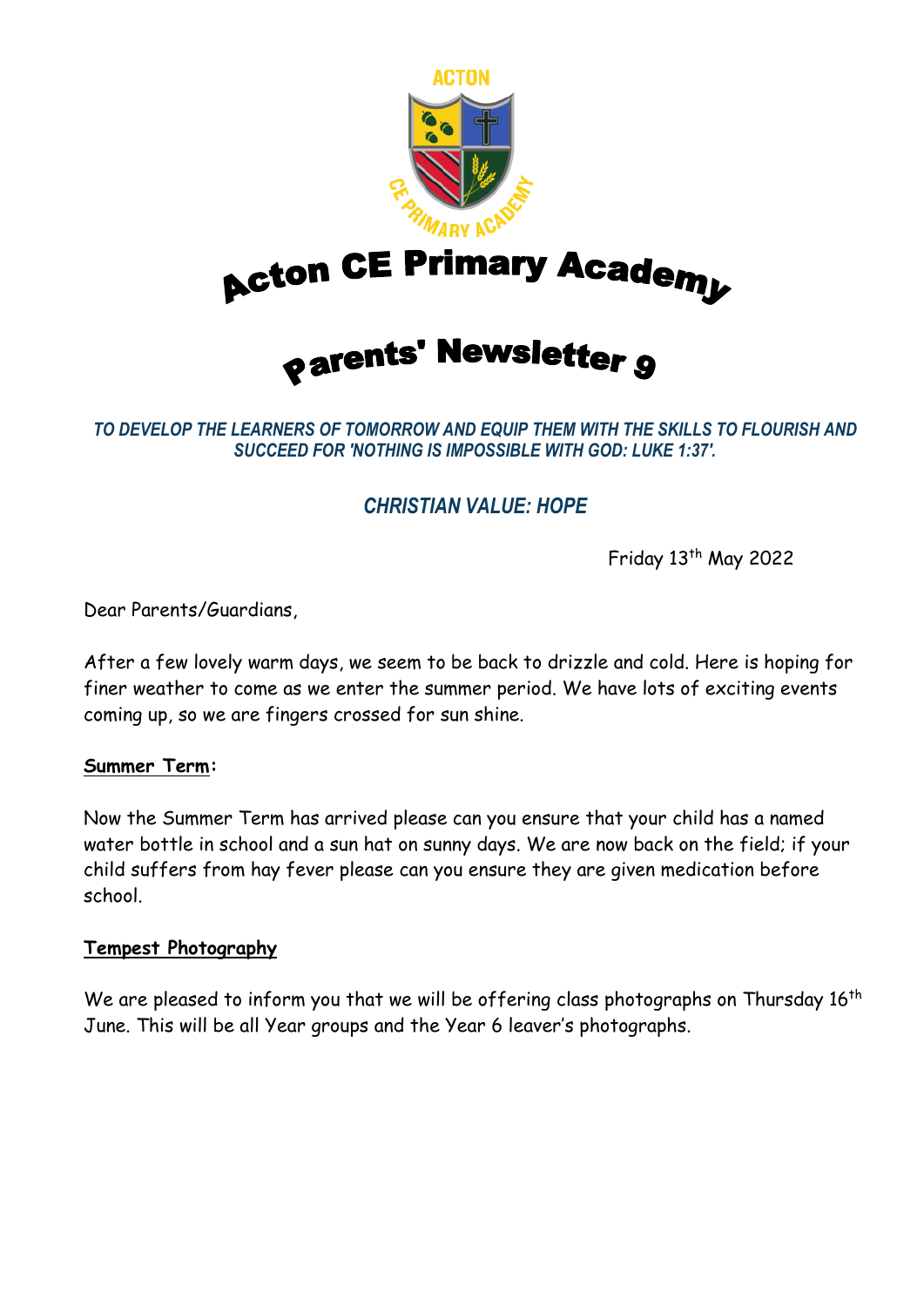## **Sports Day**

We are in the process of arranging our Sport's day. Our Provisional date for this is Thursday 14<sup>th</sup> July weather permitting. We will be having our KS2 event in the morning and KS1 event in the afternoon. All are welcome to watch.

#### **Queen's Jubilee Picnic**

Our Queen's Jubilee picnic will take place Friday 27<sup>th</sup> May during the school day. All children will be taking part on the field as a school community. We even have a time capsule that we will be filling and placing into the ground for the occasion. All children will receive a commemorative book from the government to mark the occasion.

#### **Community Jubilee events**

We are really pleased to be involved in some wonderful community events over May and June to celebrate the Platinum Queen's Jubilee. Please see below a wonderful event at St Mary's which the children have created some super art work for.



We are also involved in the Nantwich partnership event taking place in Nantwich town centre. I have attached further information about this event.